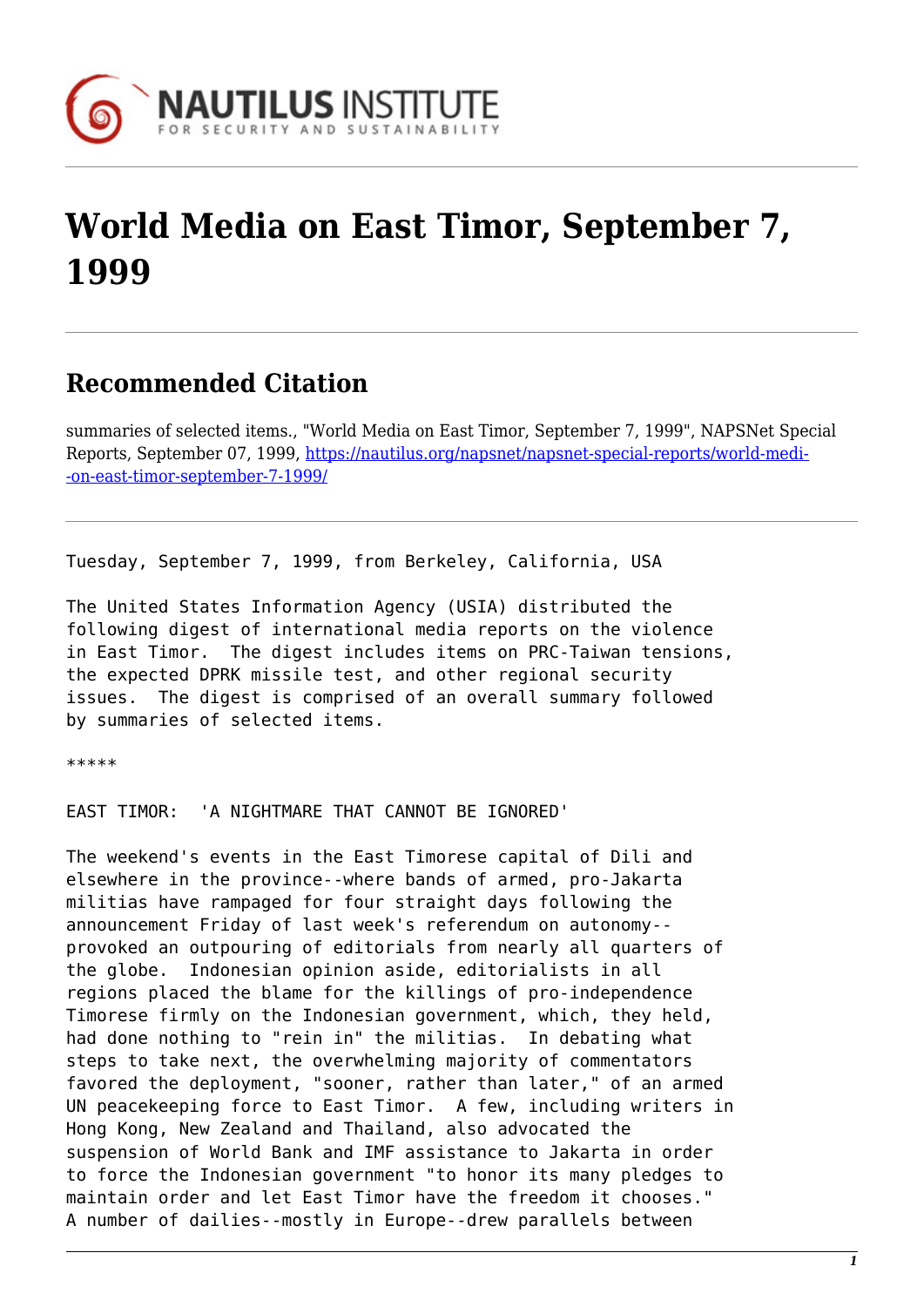East Timor and Kosovo, and feared that the intervention of UN or other peacekeeping forces might be too late to prevent "genocide behind closed doors" and a spiraling civil war on the island. Following are highlights in the commentary:

VIEWS FROM INDONESIA: Nearly all major Indonesian dailies weighed in with their opinions on East Timor. A fair number reacted defensively to the "outside world's" insistence that the Indonesian government should live up to its commitments to maintain security in East Timor. Leading, independent Kompas, on the other hand, noted grudgingly that, "however galling such a blase stance may be," the Indonesian government should "do its best" to restore order in the territory, adding: "We should not forget that it was we who opened [the door]" to independence for East Timor. In contrast, independent Media Indonesia, progovernment, Islamic-oriented Pelita and Muslim intellectual Republika, railed against "foreign interference" and criticism, and judged that such forces were intent on "thwarting" Indonesian President Habibie. The leading, independent Jakarta Post stood alone in congratulating the East Timorese for their "courage" and "perseverance," and observed that "a free...and democratic East Timor" could make "a valuable contribution to the progress of the [Asia-Pacific] region."

SUPPORT FOR UN INTERVENTION: Arguing that if the international community delays too long, the "brutal cleansing of East Timor will have finished," editorial upon editorial called for the deployment of an armed UN peacekeeping force to maintain order in the province. As one German paper put it: "The determined and cruel way that the armed militia is slaughtering supporters of independence in East Timor shows that they are in a hurry to resolve the conflict on their terms before the UN or other international organizations can respond." Dailies in Australia likewise stressed that "every hour of delay...is being measured in innocent lives," and urged the "immediate" stationing in East Timor of a "multinational security force...with or without the facade of a joint operation" with Indonesian security forces. Observers in Brussels and Bangkok lamented the "lack of U.S. leadership" on East Timor, but another Bangkok writer would not rule out the intervention of a U.S. "rapid deployment force" in East Timor.

EDITOR: Kathleen J. Brahney

EDITOR'S NOTE: This survey is based on 57 reports from 22 countries, August 4 - 7. The following editorial excerpts are grouped by region; editorials from each country are listed from the most recent date.

EAST ASIA AND PACIFIC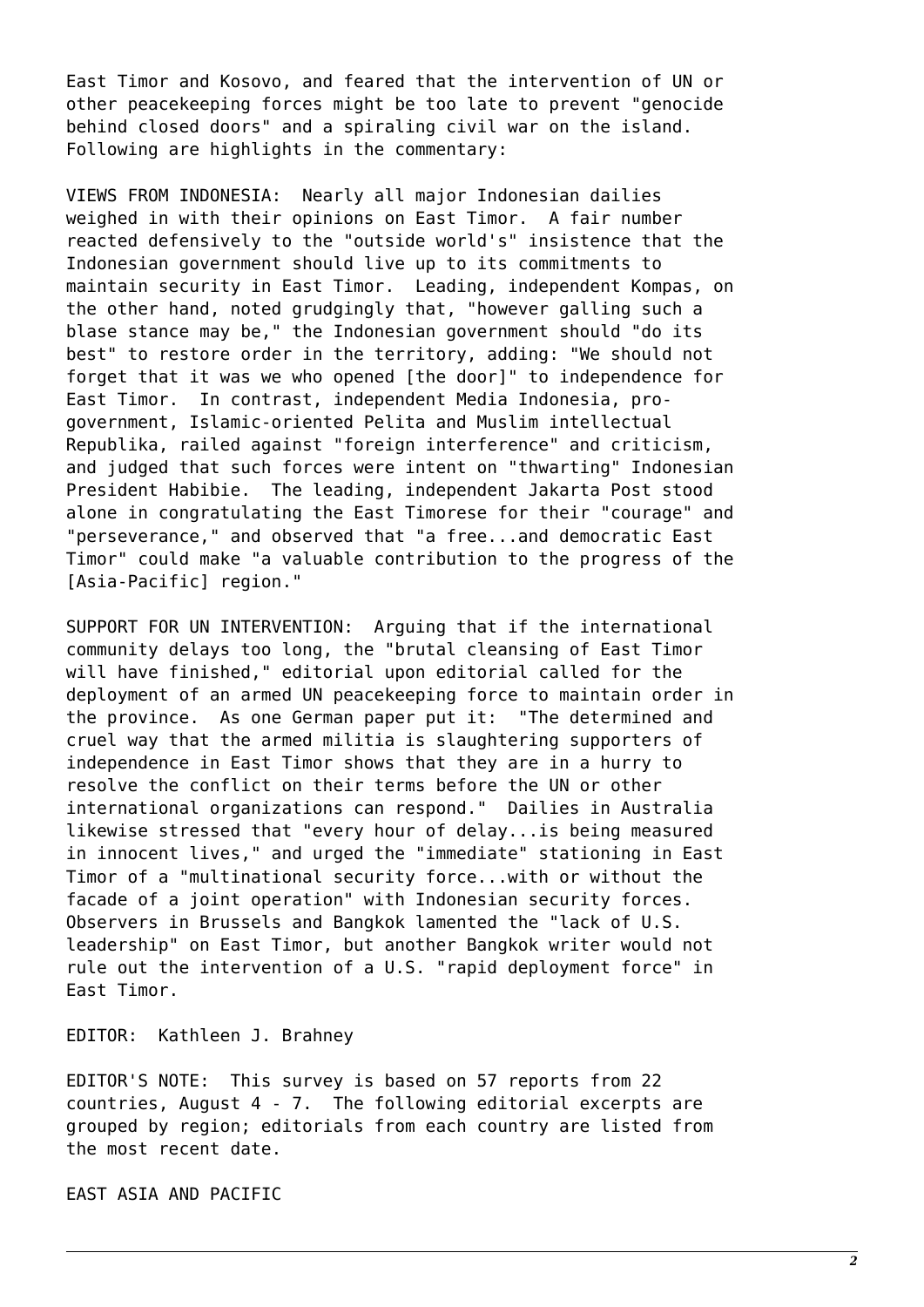INDONESIA: "Order, Security In East Timor Are Our Responsibilities"

Leading independent Kompas insisted (9/7): "The UN, its branches, and certain countries have little interest in learning the details of the complicated situation [in East Timor]. The outside world's only interest is that Indonesia be responsible for security and order there. No matter how galling such a blase stance may be, we cannot ignore the perceptions of the UN and other countries. We must treat them seriously.... We must do our best to restore order and security in East Timor. We have to lead the transition to independence that the East Timorese have chosen. We should not forget that it was we who opened [the door] for that option."

"Dili Burning, Let Us Reflect"

Nationalistic Merdeka asked (9/7): "What is happening now that the United States and its lackey, Australia, are leaving? 'New colonial imperialist' forces conspire to destroy Indonesia's unity. Now East Timor, with a population of less than a million people, has been liberated by the UN. What is so sad is that no sooner had the pro-independence victory been announced than Dili was afire. Hundreds died."

"East Timor Free, Complications Await"

Independent Media Indonesia stressed (9/6): "History will note that East Timor is now free. However, Indonesia is yet to be free from many questions. It would be better to share such questions with international institutions. Enjoying the fruits [in East Timor] also means the UN must deal with their [sticky] juices."

"East Timor Opts For Independence"

Financial-oriented Bisnis Indonesia had this view (9/6): "There is no sense crying over spilled milk. Whatever the Jakarta political process holds, we call on the East Timorese to exercise restraint, disarm, and begin a peaceful new life. Both the government and the UN are responsible for maintaining security to prevent helpless civilians from continuously becoming victims of violence."

"Aftermath Of East Timor Referendum"

Ruling Golkar Party's Suara Karya maintained (9/6): "To carry out the difficult responsibility [of maintaining security in East Timor], it is important [that Indonesia] cooperate with all parties, including the UN and foreign countries, to avoid exacerbating the situation."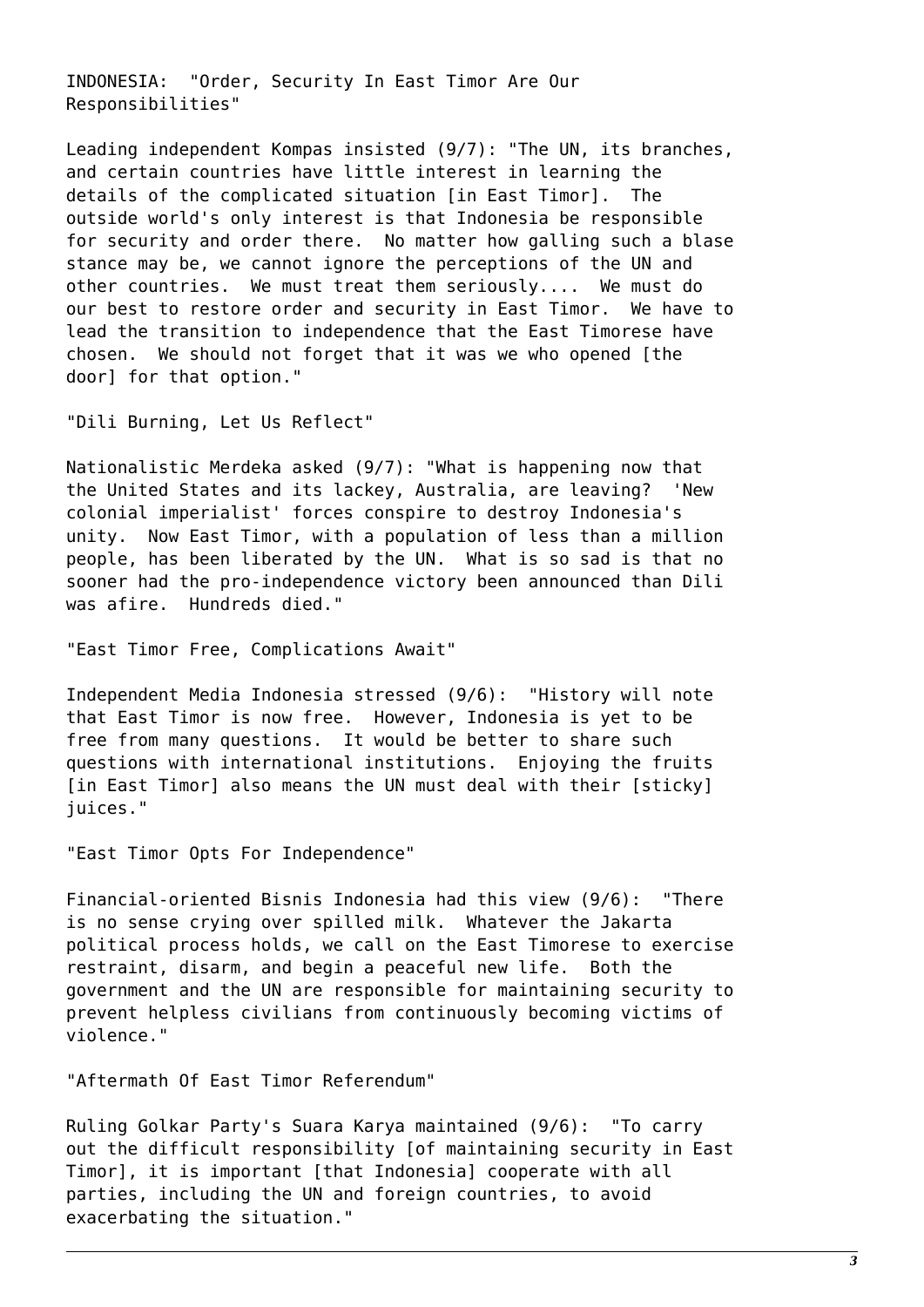"The Nation Of 'Timor Leste' (East Timor)"

Independent afternoon Berita Buana pointed out (9/6): "[Proautonomy] militias increasingly control the eastern part of East Timor, raising the prospect of a civil war. The many calls to deploy peacekeeping forces to [East Timor] are thus no surprise. But UN spokesman Joachim Huetter has confirmed that there is no such UN plan at this point."

"Outcome Of East Timor Referendum"

Pro-government, Islamic-oriented Pelita told its readers (9/6): "Sadness is perhaps the proper expression for our reaction to the poll giving pro-independence factions victory [in East Timor]. So be it.... The 'defeat' of Indonesia, and particularly the pro-autonomy group, is due more to negative press and foreign interference--including by UNAMET personnel. The foreign--and some local--media stressed Indonesia's mistakes rather than its positive accomplishments. All this has compounded foreign countries' reasons for pressuring Indonesia. Yet, we must remain committed to accepting the poll results.... Many difficult times still await us. It is not only Indonesia, but all countries that have contributed to the state of affairs in East Timor--namely Portugal, the UN, Australia and the United States--that have an obligation to ensure security there."

"Land Of East Timor Released"

Armed Forces' daily ABRI underscored (9/6): "Most Indonesians are disappointed with the poll results.... Perhaps, however, it is the best start for the East Timorese and the best choice for Indonesia. As a country that values human rights and democracy, Indonesia can proclaim its superiority before the world. We did not give mere lip service to releasing East Timor. We did it. The United States and Europe, while claiming to be champions of democracy, always apply a double standard toward other countries."

"New History Of East Timor"

Muslim intellectual Republika asserted (9/6): "It is ironic that advanced countries are now lining up to threaten Indonesia, which they regard as incapable of providing security in East Timor and in violation of human rights, among other things. Indonesian politicians are awakening after a 'long sleep' during the New Order era. The success of the pro-independence groups provides additional ammunition to heighten their barrage toward the government. East Timor is a 'capital infusion' for thwarting Habibie, who had initiated a rational international diplomatic policy in the reform era."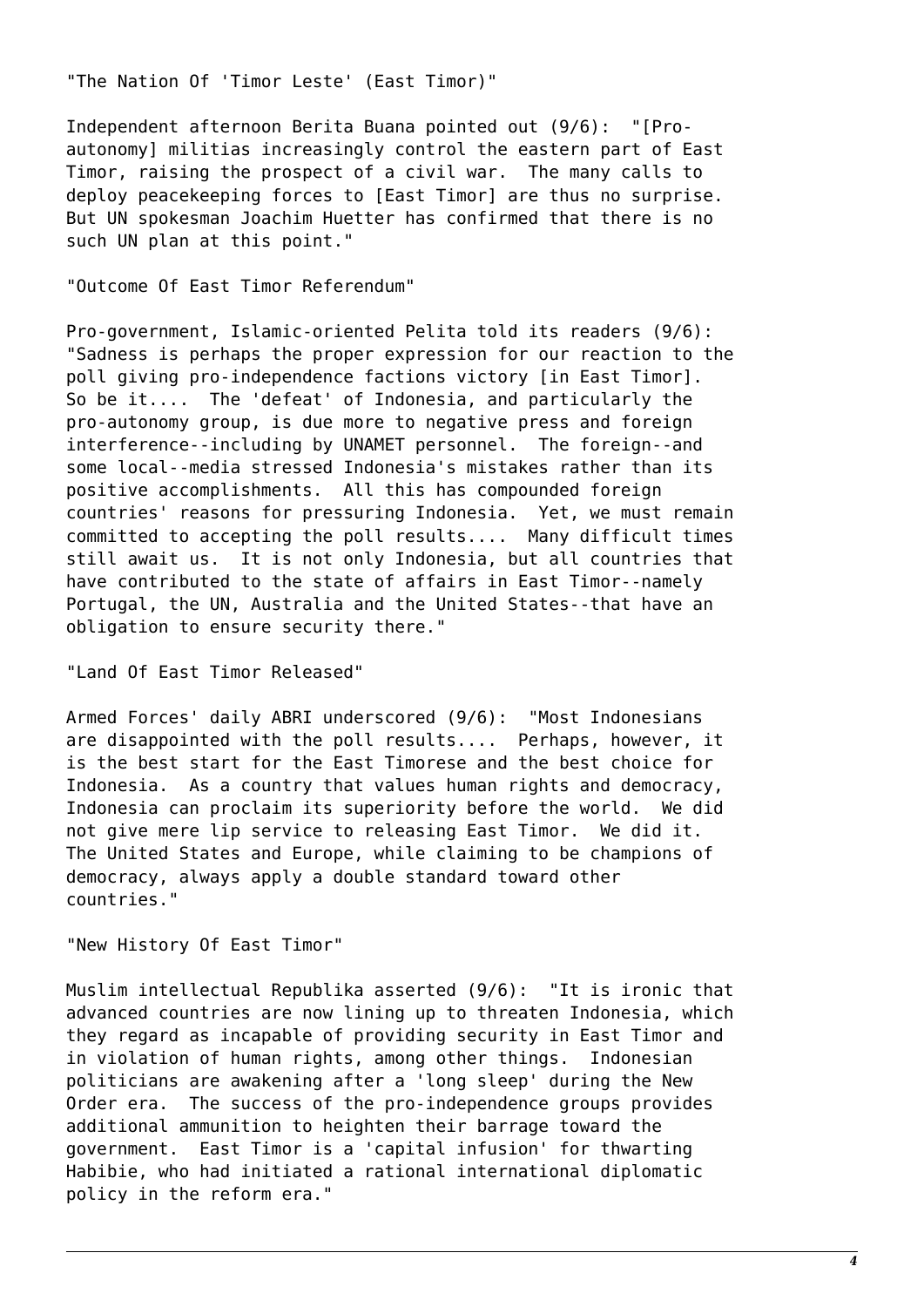"Birth Of A Nation"

The leading, independent, English-language Jakarta Post indicated (9/6): "Jakarta should realize that even the impression that it is assisting the militia or any other group of troublemakers for that matter, will hurt its reputation and credibility in the eyes of the world with possibly serious consequences for the country. As for the people of East Timor and their leaders, who have through all these years inspired courage and confidence in their fellow countrymen by their perseverance and integrity, our sincere congratulations are due. Whatever Indonesians may feel about an independent East Timor, for this country and for this region as a whole, the best bet for securing stability and prosperity is by helping the elected leaders of the newly independent nation to ensure that peace and order are restored and maintained. There can be little doubt that a free, peaceful and democratic East Timor can make a valuable contribution to the progress of this region."

"East Timor And Our Cruel Illusions"

An editorial in the government-oriented Indonesian Observer declared (9/6): "Most refused to accept [the referendum] as the genuine wish of the majority of East Timorese, who turned out in droves last Monday to make their wish known to the world. They still maintain that the referendum result was the result of an international conspiracy against Indonesia.... Indonesia now stands accused of dragging its feet when it comes to putting an end to the violence and rampage perpetrated by the men of the United Front for the Autonomy of East Timor. This is very bad for Indonesia's international reputation."

AUSTRALIA: "Race Against Genocide"

The liberal Sydney Morning Herald ran (9/7) this front-page comment by foreign editor Hamish Macdonald (9/7): "Every hour of delay by Prime Minister John Howard and other responsible leaders on the Indonesian military's outrage in East Timor is now being measured in innocent lives. Jakarta should be told it must agree immediately to a multinational security force entering Dili and securing the streets, with or without the facade of a joint operation with the TNI [Indonesian army.]"

"A Time To Show Leadership"

The populist Daily Telegraph judged (9/7): "It is Australia's responsibility to show leadership in the region and do everything in its power to stop the killing and allow a progression to full independence. There should be an immediate review of the defense and security agreement between Australia and Indonesia which puts us in the hypocritical position of training Indonesian military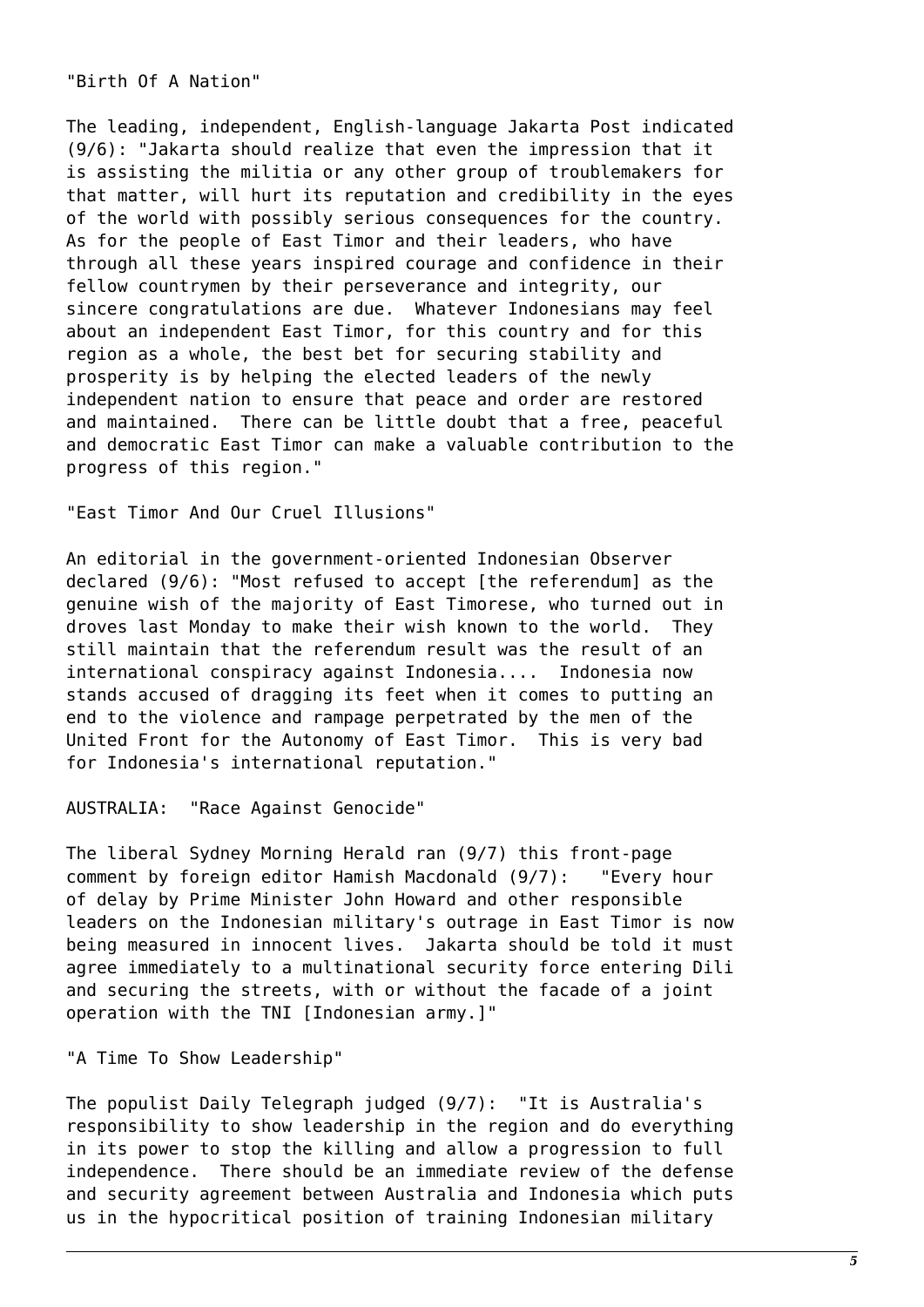that can be deployed in East Timor. No more sitting on our hands: We abandoned the Timorese once. Let us not fail them now."

"Australia's Choices"

The liberal Melbourne Age featured this op-ed piece (9/7): "The people of East Timor have decided emphatically. And for that decision they are in mortal danger. Now we must respond on their behalf. Either we lead the push for an immediate peacekeeping presence or we risk abandoning the Timorese for a second time."

"Indonesia's East Timor Obligations"

The Brisbane Courier Mail (9/4) had this editorial view, "The most pressing need in East Timor is for order to be restored and this must begin with the disarming of the pro-Jakarta militia and any independence agitators who have been forced to strike back against violence. U.S. Secretary of State Albright and the UN leadership have led the international outrage at Indonesia's refusal to deal with the street violence--and to stand idly by in some instances."

JAPAN: "Jakarta Must Honor Its Pledge"

An editorial in liberal Mainichi asked (9/7): "What has the Indonesian government done to stop violence of militias against pro-independence groups and normalize the situation in East Timor?... President Habibie must immediately order the military and police to suppress the militias and normalize the situation in Dili. Jakarta will have to ask the UN to intervene if its military cannot restore peace and order."

"Indonesia Must Stop Bloodshed"

Liberal Asahi editorialized (9/7): "Whether or not Jakarta can stop bloodshed would have a profound effect politically and diplomatically on its future. President Habibie and other Indonesian leaders will have to take all necessary measures as soon as possible to normalize the situation."

HONG KONG: "Why We Must Act To Prevent New Kosovo"

The independent Hong Kong Standard indicated (9/7): "It is both fallacious and facetious for the Indonesian government and, especially, its military to keep saying they cannot control the militias now rampaging through East Timor. The truth is that the militias are under the control of the armed forces and, in the nature of Indonesian culture, will obey if ordered to lay down their arms....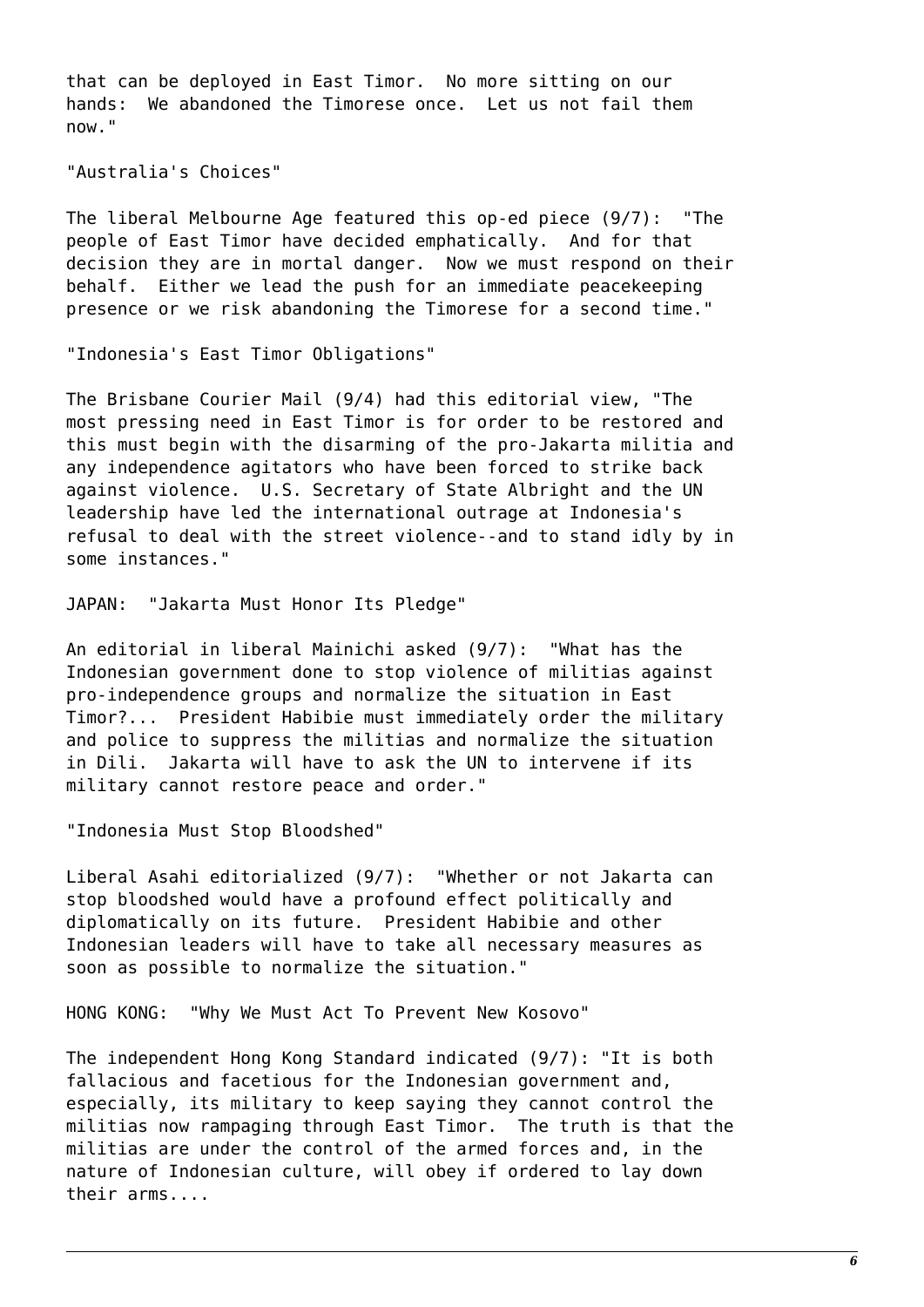"There are ways of getting Indonesia to do what is necessary. Withholding IMF funds is one way; Jakarta desperately needs financial help. Threatening to try the leaders for genocide is another.... The situation calls for tough measures. East Timor must not be allowed to become another Kosovo."

# "Price Of Freedom"

The independent South China Morning Post's editorial stressed (9/7): "Just what motivates the Indonesian government in the face of escalating violence in East Timor remains uncertain. But the time has come for others to increase pressure on Jakarta to take, for a change, some honest and effective action.... The status quo is intolerable. Other nations are reluctant to dispatch their own peacekeepers without an invitation from Jakarta. But they should seek that permission actively and be ready to follow through. Meanwhile, they should tell Jakarta that World Bank and other loans are blocked until the government honors its many pledges to maintain order and let East Timor have the freedom it chose."

"From East Timor See The Double Standard Of The West"

The centrist Hong Kong Daily News commented in its editorial (9/7): "Long before the voting, the pro-independence group and its opponents in East Timor have showed their determination to fight if they lose. How could the UN not know about it? In other words, the 'upheaval after voting' in East Timor is due to the poor deployment of the UN. The UN cannot shun its responsibility.... Indonesia always relies on U.S. support. In order to repay, Indonesia has made its effort in mopping-up communists starting from the era of Suharto up till now. For this reason, when Indonesia invaded East Timor in 1975, the United States did not make any noise. Indonesia is an 'ally' of the United States to contain China in the past and at present. From the East Timor incident, we can see the ugly face of the international politics. The West has adopted a double standard to humanitarian issues."

NEW ZEALAND: "East Timor Waits"

The top-circulation, moderate New Zealand Herald argued (9/7): "Certainly nothing Indonesian leaders are hearing from regional capitals will convince them that words of condemnation are likely to be backed by action.... An international peace-enforcement force, whether we like it or not is what the East Timorese people need--not in a month or two, but right now."

"Indonesia's Shame"

Wellington's leading, conservative Dominion said (9/7): "Mr.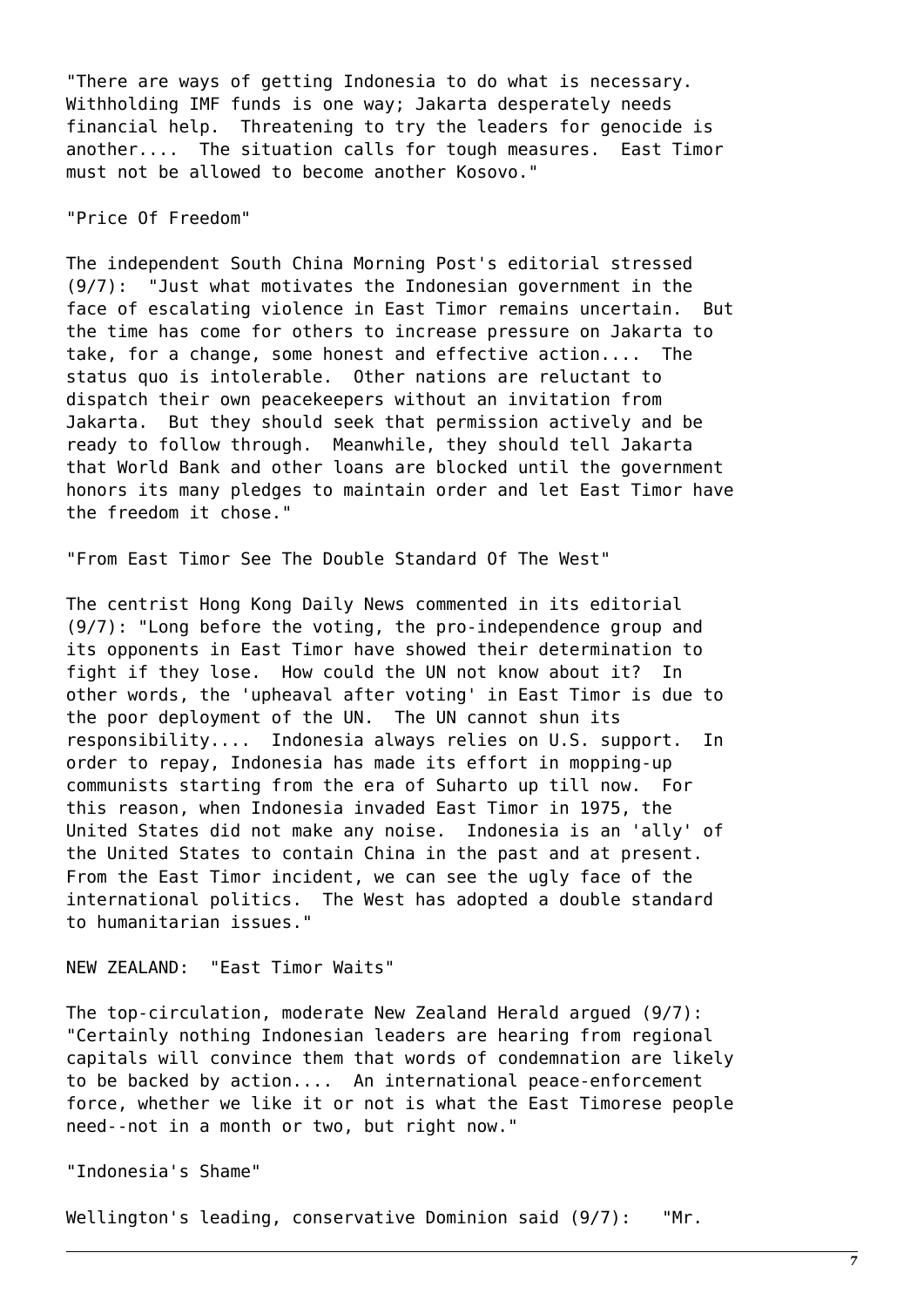Habibie's government is seriously undermining Indonesia's reputation. Financial pressures must be added to diplomatic effort to head off a developing disaster. New Zealand must...express to Indonesia in the strongest possible terms our revulsion over events in East Timor and our dismay over Indonesia's indifference."

"Last Chance For Diplomacy"

The South Island's largest circulation, moderate Press indicated (9/7): "APEC is a forum to tell Indonesia plainly that its permissive pussyfooting in East Timor cannot go on.... None of Mr Habibie's problems are an excuse to treat him lightly over East Timor. APEC's members must make clear to him that his government's prevarication cannot continue.... If Indonesia again refuses to rein in East Timor's rogue elements, the international community will have a license to act."

PHILIPPINES: "UN Force Too Little, Too Late"

Publisher Max Soliven wrote in his column in the third leading Philippine Star (9/5): "The Indonesian government, in a reversal of policy, is making noises about permitting UN peacekeeping forces to land in Dili, the capital of East Timor, to help enforce peace and order. That offer sounds to me as phony as the prospect of a solid gold [Indonesian] rupiah. If and when the UN manages to assemble, equip and dispatch a peacekeeping unit, it will be a case of too little, too late.

"Indonesia Must Control Post-Election Turmoil" Rene Espina wrote in his column in the largest-circulation Manila Bulletin (9/5): "No one would ever believe that [Indonesia] could not stop nor disarm most of the pro-Indonesia militias that it created. Since Indonesia is already in the middle of the process of giving East Timor independence, they might as well do a good job of it."

SINGAPORE: "East Timor Needs UN Force--Now"

The pro-government Business Times told its readers (9/7): "Jakarta should order its ineffective security forces to leave East Timor and invite a UN-backed presence to take up the responsibility of maintaining order until the country's highest legislative body officially accepts the results of the ballot in November.... It is time for President Habibie to show leadership on this issue and use all his political influence to fight those who seem bent on destroying Indonesia's reputation as a mature and responsible regional power."

SOUTH KOREA: "East Timor's Future"

Readers of conservative Chosun Ilbo saw this editorial (9/6):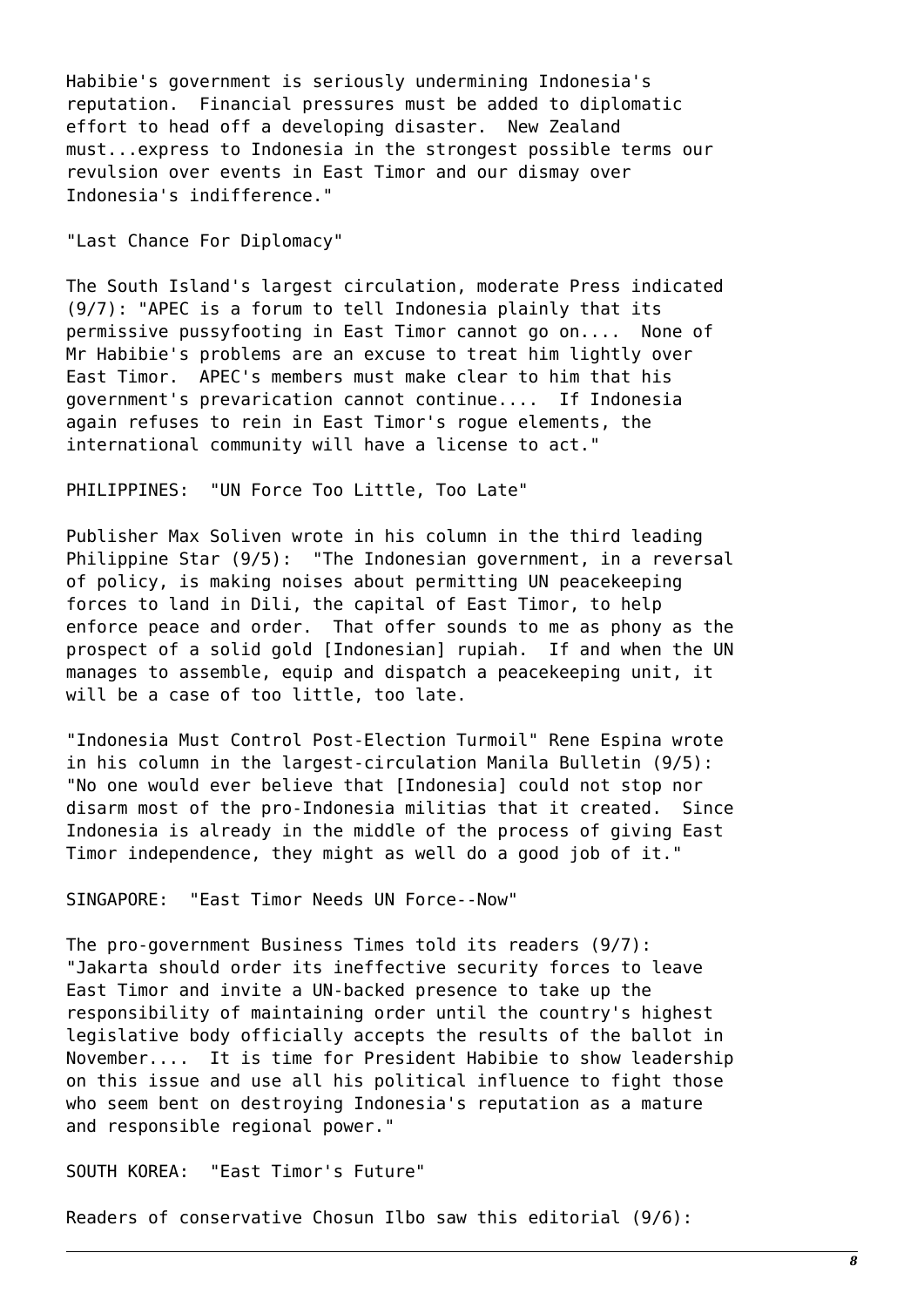"Security is the most urgent issue facing East Timor, and we believe that a UN peacekeeping force is the answer for this. The force needs to be sent there to secure and maintain security at least until East Timor gets full independence.... Indonesia's role continues to be critical. So are the roles of the United States and other neighboring nations, including New Zealand and Australia."

THAILAND: "UN Must Hurry"

The lead editorial of popular Siam Rath declared (9/7): "We urge the UN Security Council to convene an urgent meeting to reach a resolution calling for an immediate deployment of peacekeeping troops in East Timor, and the sooner the better."

"Don't Leave Timorese To Mercy Of Militias"

The lead editorial of the independent, English language Nation urged (9/6): "Clearly, the UN and the global community can, and must, do more. In this it will have to do without the United States. Given the absence of U.S. leadership, other countries must lead. Here, perhaps Australia can redeem itself."

"A Kosovo In Indonesia"

Pichian Kurathong made these points in elite Matichon (9/4): "Don't think an intervention in East Timor by a foreign force is far-fetched. So long as the United States maintains its rapid deployment forces in the Pacific, it can always interfere by citing the catch-all justification of 'humanitarian reasons.' The best way out is for Indonesia to effectively rein in its militias and honor the results of the referendum."

"Indonesia Must Be Held Responsible"

The independent, English-language Nation featured this lead editorial (9/4): "Indonesia still has time to demonstrate its goodwill. Its future and its economic recovery could be put in jeopardy if the killings continue. At the very least, the \$43 billion IMF-led rescue program could be further delayed. It would be wise for Jakarta to ensure that the verdict of East Timor's voters is respected. Then and only then will the international community come to grips with the huge dilemma that the world's fourth-largest country has encountered. The incoming government should not fear that East Timor's independence will lead to the destruction of Indonesia's unitary state. Rather the instability and continued bloodshed in East Timor will encourage separatist groups in other regions in Aceh or Irian Jaya to go their separate ways."

EUROPE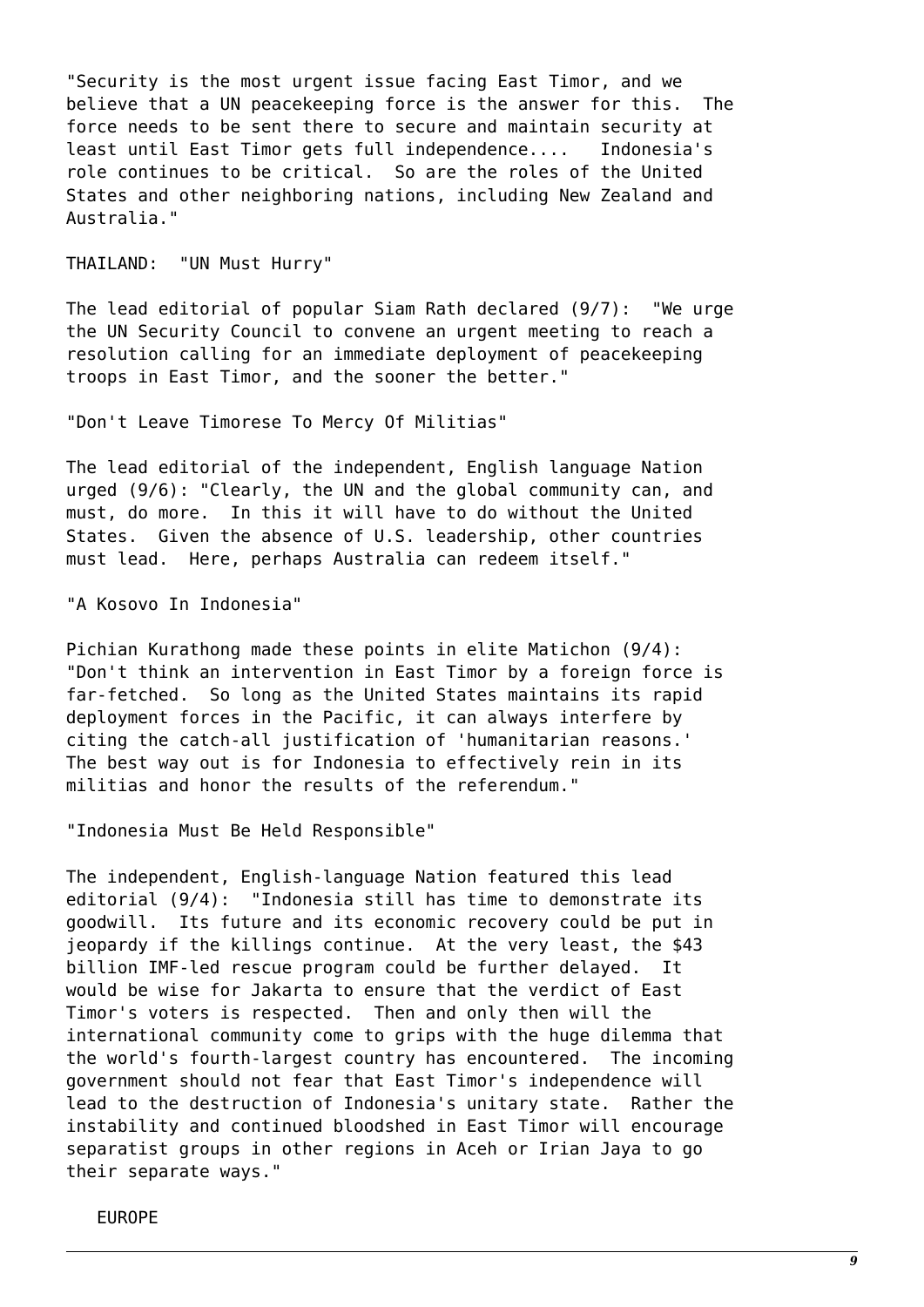#### PORTUGAL: "No More Time For Timor"

In an editorial in centrist Diario de Noticias, Francisco Azevdedo e Silva contended (9/7): "U.S. Secretary of State Madeleine Albright declared yesterday that Indonesia has two choices in East Timor: either put an end to the violence or request assistance of the international community. But if Albright waits as long to act on this as it took to bring on this public pressure on the government of Indonesia...the brutal cleansing of Timor will have finished. There is a time for diplomacy, but it does no good after the moment has arrived in which all can see that it will be too late. Albright knows the cunning of the Indonesian clock, and that every minute of negotiation is a crime."

#### "Inferno"

Columnist Jorge Morais emphasized in mass-circulation 24 Horas (9/7): "To imagine the bishop of Dili, in a state of shock, having witnessed the serene diocesan headquarters pillaged and burned, and the dead bodies of those who had taken refuge there- this should be enough to shake up any responsible statesman and make him obtain, from the UN, an immediate intervention on the island. But now we see, however, how the Clintons of the world are more concerned with businesses that give them the money to buy cigars."

#### "Can UNAMET Withdraw?"

In centrist Diario de Noticias Luis Delgado averred (9/7): "This is total madness: it is inconceivable, inhuman, disgraceful. If UNAMET pulls out of Timor...then the UN, the Security Council and the secretary general should close up shop...and crawl into a hole. Don't these gentlemen have any shame?... Who was it that asked the Timorese to vote? Who was it that guaranteed the Timorese they were assuming responsibility for the transition?... If UNAMET withdraws...then the Secretariat General is ripping up the New York accord and assuming responsibility for the genocide in Timor."

#### BRITAIN: "Indonesia's Shame"

The conservative Times' editorial concluded (9/7): "Jakarta should abide by the logic of its own stated position. If, as Indonesia's police chief blithely claims, the situation in East Timor is indeed out of Jakarta's control, and if Indonesia's 20,000 troops in East Timor really cannot be made to do what they pledged when the UN-sponsored referendum was planned in May, then Indonesia should gladly accept foreign help to ensure that East Timor gets its independence."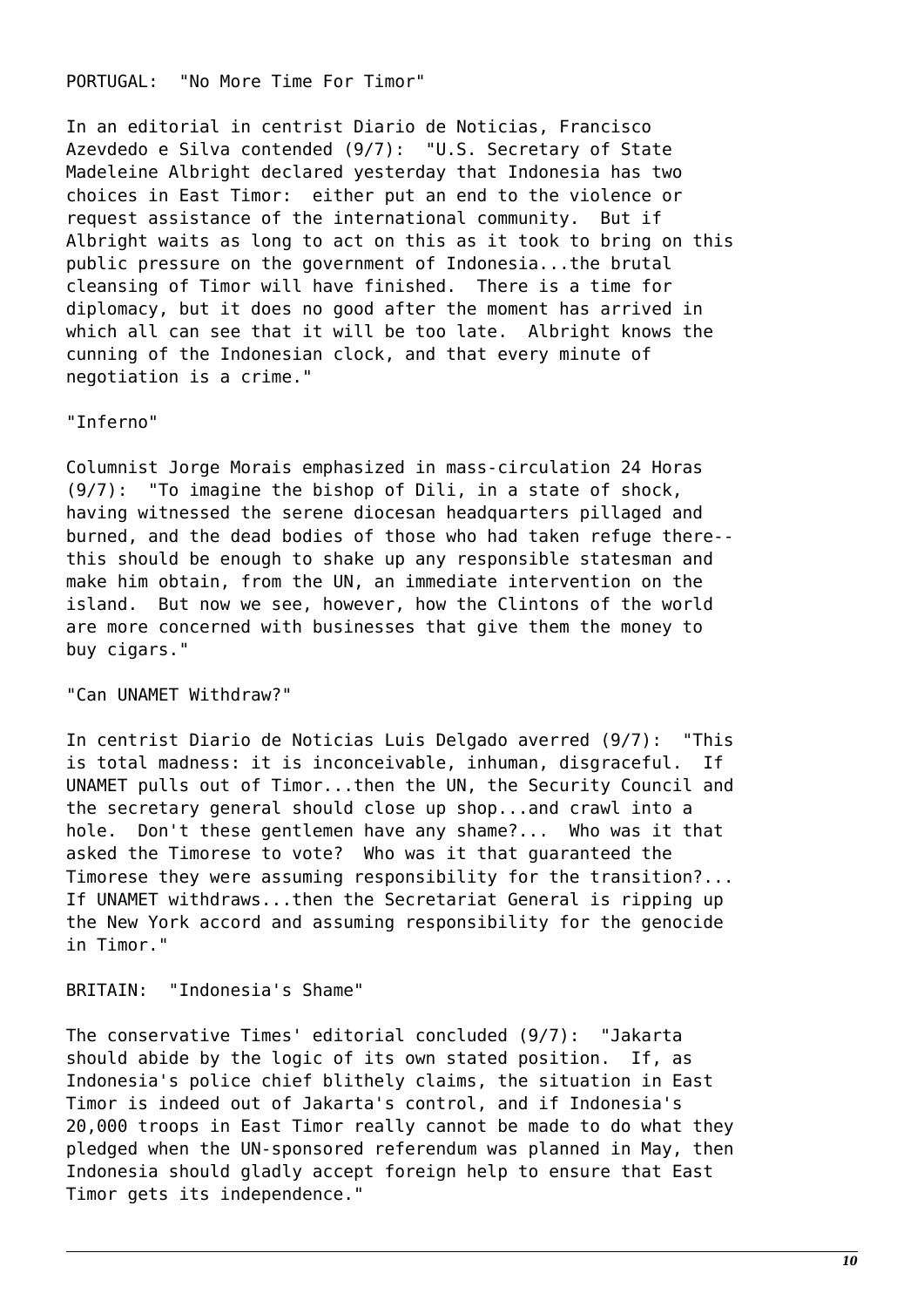"Jakarta Discredited"

The liberal Guardian maintained (9/7): "The choice for the international community is becoming increasingly stark. Either summon up the collective will to intervene with an armed, UNmandated peacekeeping force, or be content to witness the throttling at birth of the world's newest, democratic nation state."

# "Peak Of Horror Is Still To Come"

According to an editorial in the centrist Independent (9/7): "When the UN pulls its last staffers out of Dili, it will represent a treacherous abandonment for the Timorese people. The murders in East Timor are not just the work of mindless mobs. These are political killings, and must be acknowledged as such. If the Indonesian government wished to stop the massacres, it could do so at any time. The television cameras which can bring the drama into our living rooms may be gone, but this is a nightmare that cannot be ignored."

FRANCE: "An Asian Kosovo"

An editorial in left-of-center Le Monde asserted (9/7): "This tragedy has the makings of an 'Asian Kosovo,' with the UN paralyzed by a Chinese veto.... This is an emergency situation in which two countries bear a moral responsibility. Portugal, which abandoned East Timor, and Australia, which recognized the annexation of the territory by Jakarta. One would also be tempted to add the United States to the list, for its support of Soeharto.... It is up to these nations to create an intervention force to keep Indonesia from perpetrating new crimes against humanity."

GERMANY: "Indonesian Military Takes East Timor Hostage"

Marita Tkalek pointed out in centrist Berliner Zeitung (9/7): "Not until November will Indonesia's expanded parliament meet to elect a new president, who will then form a new parliament. Only then will it be possible to determine the consequences of the outcome of the referendum. But that will be too late for the 800,000 inhabitants of East Timor. Their great hope is that a peacekeeping force will be deployed, and that the international community is ready and willing to show Indonesia, either by denying it love or money, that it will not accept the violence in East Timor."

"Jakarta Refuses To Respect Referendum"

Centrist Sueddeutsche Zeitung of Munich concluded (9/7): "The result of the referendum on East Timor's independence should have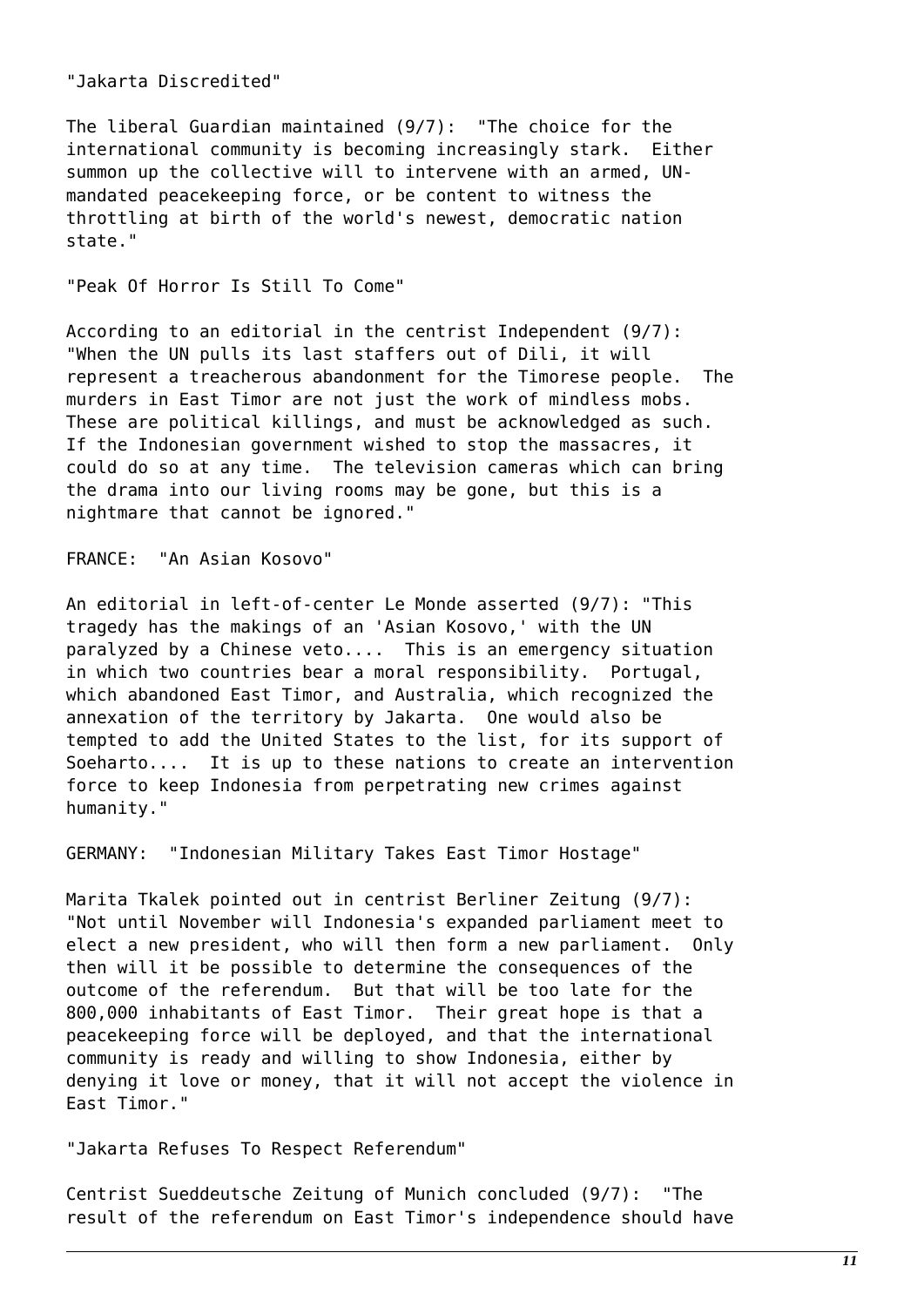been a reason for joy and hope.... It was the victory of normal people, of the disadvantaged, of those without rights--it was the stuff of democratic dreams. But now it seems that the government in Jakarta--or the power apparatus there, or parts of it--refuses to respect the result of the referendum.... It is the responsibility of the international community to see that the reluctant Indonesians accept the clear will of the people of East Timor."

# "Slaughter In East Timor"

Right-of-center Nuernberger Zeitung painted this scenario (9/7): "The determined and cruel way that the armed militia is slaughtering supporters of independence in East Timor shows that they are in a hurry to resolve the conflict on their terms before the UN or other international organizations can respond. Their cynical reasoning is simple: If they are unable to undo the referendum, then at least they can decimate the ranks of those who voted independence from Indonesia. That is one way to correct the result of the referendum."

"Brutality In East Timor"

Right-of-center Suedwest Presse of Ulm had this to say (9/7): "Is it now East Timor's turn? In light of the brutal actions of the Indonesian terrorist gangs, the international community faces a familiar situation: Should the UN intervene militarily to prevent the expulsion and murder of the indigenous population, or should it close its eyes to it? If the UN decides to sit and watch the murders, it will lose all respect. Indonesia should be subjected to enormous pressure, and the population of East Timor should be protected, by UN troops if necessary."

ITALY: "Intervention?"

Left-leaning, influential La Repubblica noted (9/7): "Faced with the deterioration of the situation in East Timor, the United States is not ruling out an intervention by the international community. Yesterday President Clinton called Australian Prime Minister Howard and reaffirmed his interest in Canberra's proposal to send soldiers to the island.... At least for the moment...the UN has decided to send only a high-level diplomatic delegation.... In the meantime, Portugal insists that a UN peacekeeping force intervene in East Timor.... The Holy See is not sitting still, either."

"If The World Looks On"

Pro-DS (leading government party) L'Unita front-paged this commentary (9/7) by Giandomenico Picco: "The nation state has never been so challenged in the past ten years. Now it's East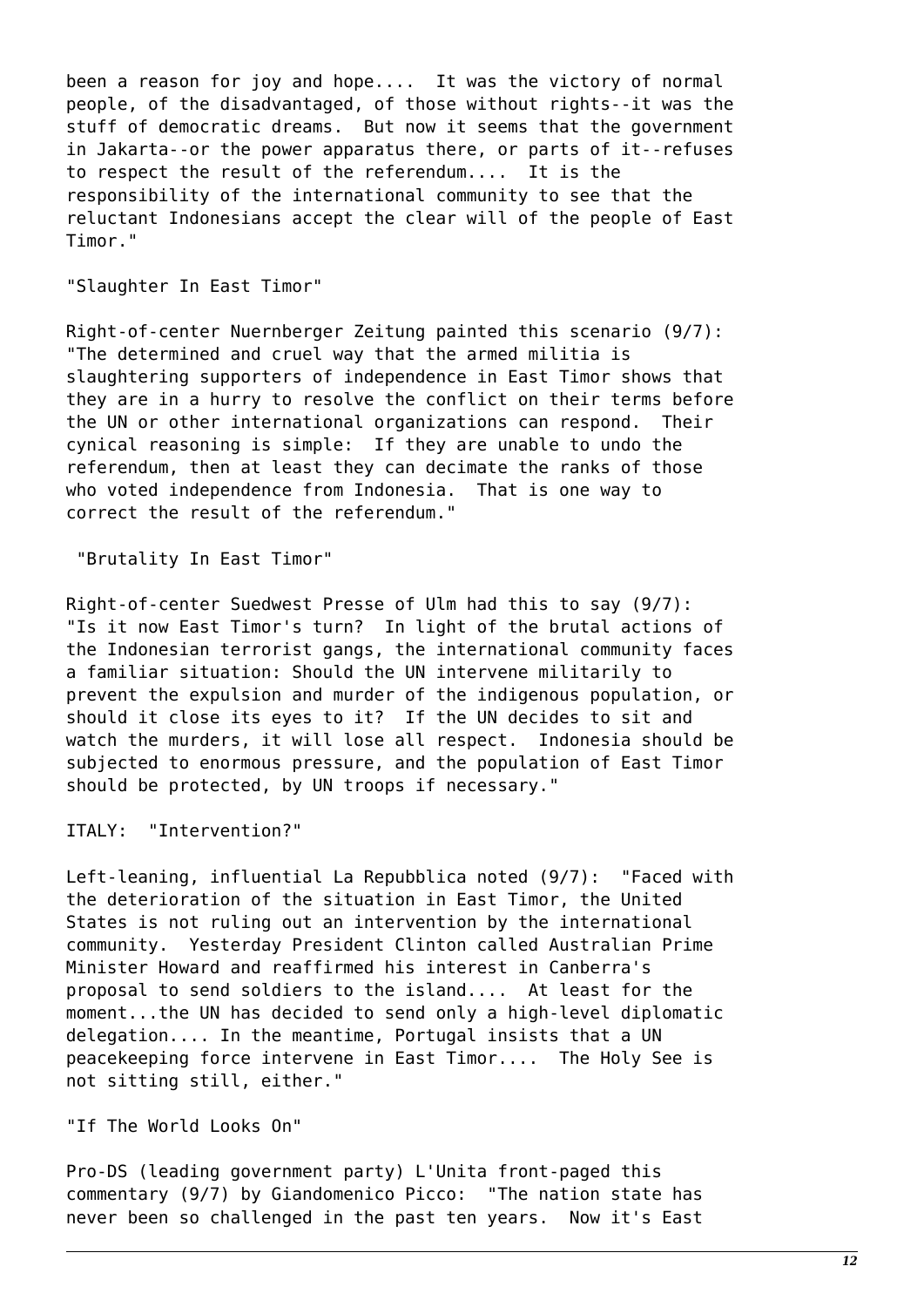Timor's turn.... When will the Indonesian government formally validate the vote for independence? Or can we allow this experiment in democracy to be crushed in blood? Whatever is chosen will have its cost."

"An Ethnic Cleansing Against The Catholic People"

Rome's conservative Il Tempo featured this front-page item (9/7) by Also Forbice: "East Timor is now the Kosovo of Indonesia. A country with a population of 800,000, with a Catholic majority, has been subjected for years to ferocious ethnic cleansing by terrible pro-Indonesian gangs.... Will the international community succeed in overcoming difficulties and diplomatic embarrassments and intervene along the Kosovo model? It will not be an easy task, notwithstanding the fact that Secretary Albright talked about the need for the UN to intervene.... Anyway, we do hope that this time the pacifists at home will not spark a new anti-American campaign."

SPAIN: "Terror In East Timor"

Barcelona's centrist La Vanguardia remarked (9/7): "At this point, diplomatic efforts have as their principal objective putting pressure on the Indonesian government to accept an international peace force to curb the ongoing massacre. But everything would seem to indicate that, in the end, it is the Indonesian army, which refuses to accept East Timor's independence, that is in control of the situation, and not the government in Jakarta."

"Jakarta Cannot Be Trusted To Curb Violence"

Liberal El Pais insisted (9/7): "Jakarta cannot be trusted to curb the escalation of violence, nor will international pressure accomplish that end. The UN Security Council's sending a mission of inquiry to Jakarta betrays division and fecklessness rather than a willingness to intervene on the UN's part. In the name of human rights, and without the UN's agreement, the international community recently intervened in Kosovo. There have been 200,000 victims in East Timor since it was taken over by Indonesia 23 years ago, but Timor is far, far away."

"East Timor: Massacre With No Witnesses"

Independent El Mundo judged (9/7): "The ire of those opposed to independence is being directed at those who may be witnesses to their crimes. Journalists and photographers have had to leave the country, thereby making impossible the presentation of graphic evidence of decapitated bodies lying in the streets and guaranteeing the impunity of the paramilitary murderers."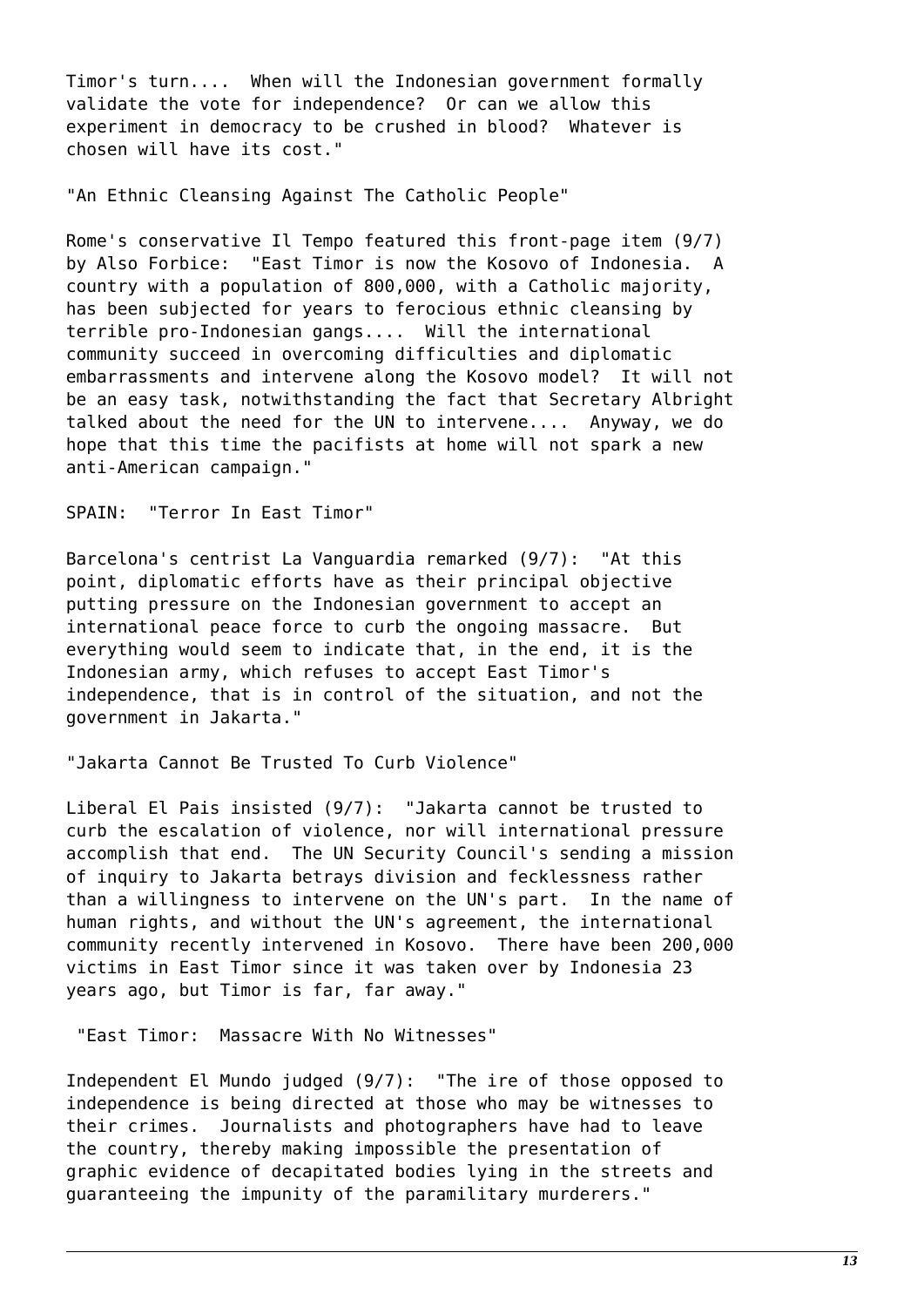# BELGIUM: "An Expected Bloodbath"

Agnes Gorissen argued in independent Le Soir (9/7): "Naivete, irresponsibility, hypocrisy? Suddenly, the entire world is worried. What is going on in East Timor is 'unacceptable' and 'intolerable,' people say. Jakarta had promised. This is a belated concern faced with a bloodbath which was actually predictable since May 5, i.e., since the signing, under UN auspices, of an agreement between Indonesia and Portugal on a referendum for the self-determination of East Timor. The former Portuguese colony's fate was sealed from the moment Lisbon accepted that the security of the ballot, of the territory, and of its inhabitants be trusted to Indonesia--the country which invaded East Timor in 1975, unilaterally annexed it the next year, and has ruled since then under the threat of its bayonets. To believe that this deal was going to work--that Jakarta's army was going to subdue its own accomplices--was a product of the wildest imagination.... Now, at last, the dispatching of a peace force is shaping up. Not under the UN's aegis--the procedure is much too slow and the urgency too great. It could be a force consisting of volunteers from a few countries, including neighboring Australia, with the UN blessing. But how many dead, wounded, and displaced could we have avoided if we had drawn the lesson from the failures in Cambodia or in Rwanda, and if the international community had reacted, as NATO did it, although belatedly, in Kosovo?"

"Five Years After Rwanda, Timor?"

Asian affairs writer Philippe Paquet opined in conservative Catholic La Libre Belgique (9/7): "Like in Rwanda in 1994, it is a genocide behind closed doors which is in the air in East Timor. Here as well, the tragedy was predictable--militias have been terrorizing the former Portuguese colony for months.... The UN...organized a referendum for self-determination for which the security conditions were so deplorable that it should have failed, had the people of Timor not been so courageous and so determined.... The Americans and their Atlantic Allies were severely blamed for having bypassed the UN during the Kosovo crisis. But one can witness the same paralysis--or at least a similar pathetic passivity--of the UNSC today. Australia and Europe claim that they are ready to intervene but that they do not have the authority to do so. ASEAN...won't take the initiative either. And as far as the United States is concerned, it seems to keep a very low profile for a country which trained the Indonesian generals. In the meantime...the UN has put Timor to fire and the sword. Without a prompt reaction, it will have the sad privilege of having created the conditions for another ethnic cleansing."

CZECH REPUBLIC: "Timor, A Hard Test For The World"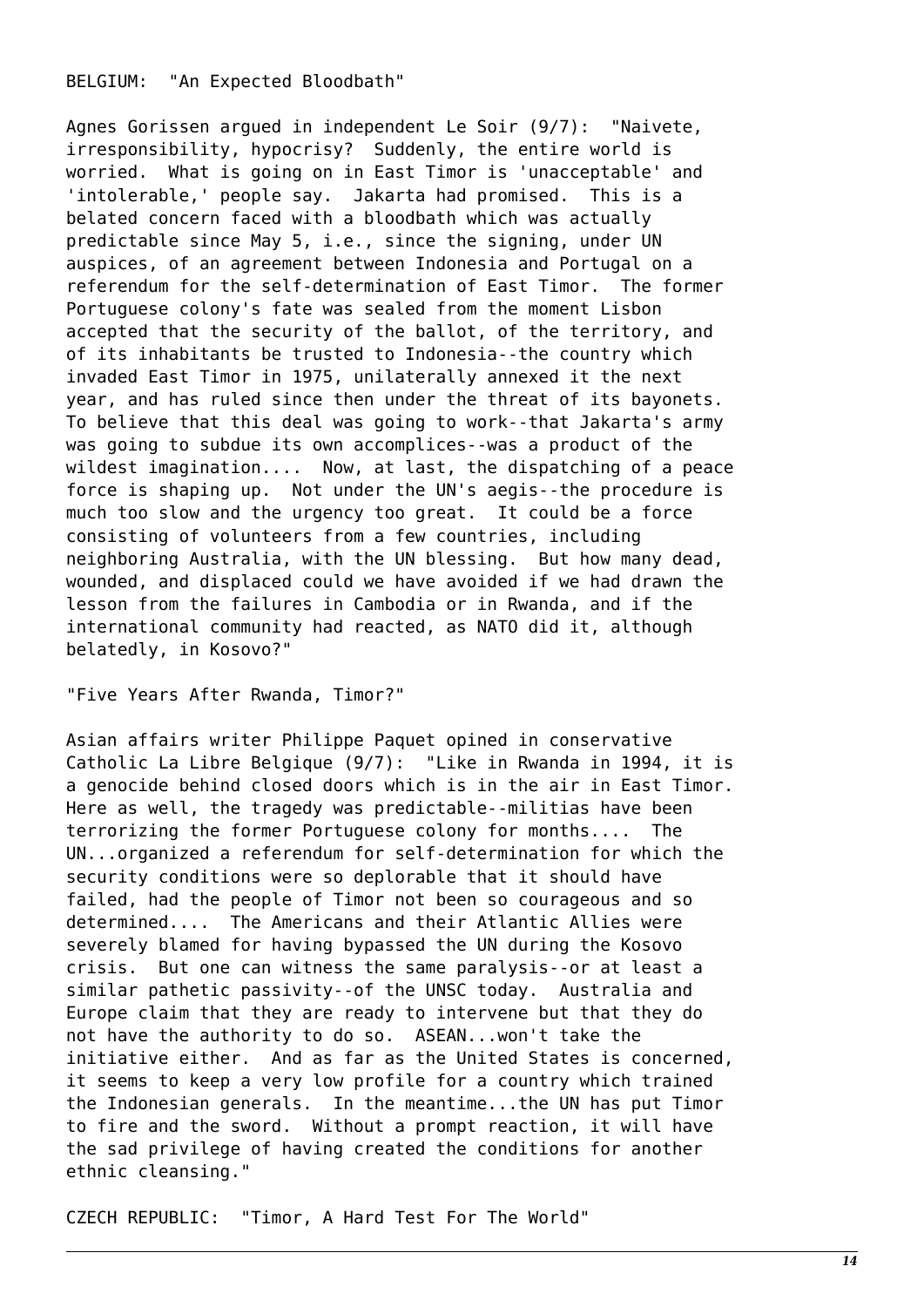Leading, right-of-center Mlada Fronta Dnes commented (9/7): "It becomes more and more apparent that the difficult process of decolonization of the tormented East Timor will not be carried out as peacefully and reasonably as planned by the UN officials. The previous feeling of enthusiasm that citizens of a former Portuguese colony could, after 24 years of extraordinarily brutal Indonesian occupation, freely decide about their future, is now replaced by fear. Fear of the spiraling spread of violence unleashed by the pro-Indonesian militia in the region, which could lead to genocide and protracted civil war. The first few bloody days after the elections proved above all doubt that keeping the peace in Timor cannot be left in the hands of Indonesian politicians and army generals....

 "A quick decision must be made on sending peacekeeping forces, even against the wishes of Indonesia. Even then we cannot be sure that the forces will come in time, and that the world will not be facing another humanitarian catastrophe."

NORWAY: "Murder In East Timor"

Independent Dagbladet held (9/7): "While the UN and the international community are overburdened with Kosovo and the world's other regions of conflict, the process toward an independent East Timor has gone completely out of control.... Right now there is little sense in discussing a UN force in East Timor. It is Indonesia that in the first instance must stop the bloodbath, not least because the terror is a violent threat against the country's own move to a more democratic rule."

"Planned Chaos In East Timor"

Foreign affairs editor Erik Sagflaat commented in Social Democratic Dagsavisen Arbeiderbladet (9/7): "The international community bears a great responsibility for what will happen in East Timor. Indonesia must be made to realize that the price of continuing to let the militia play havoc freely will be very high. If they understand that continued attacks will hit them hard economically, it may make the very money-conscious Indonesian officers think twice. If it's still no use, it will be necessary for the UN Security Council to adopt sending an international force to East Timor to create the necessary security for the population."

POLAND: "Perfidious Scenario"

Stanislaw Grzymski offered this commentary in the centrist Rzeczpospolita (9/7): "Almost 80 percent of the Timorese chose independence even though Jakarta had been sending warning signals to the pro-independence proponents: If you want independence, then you will have it, but you will be totally dependent on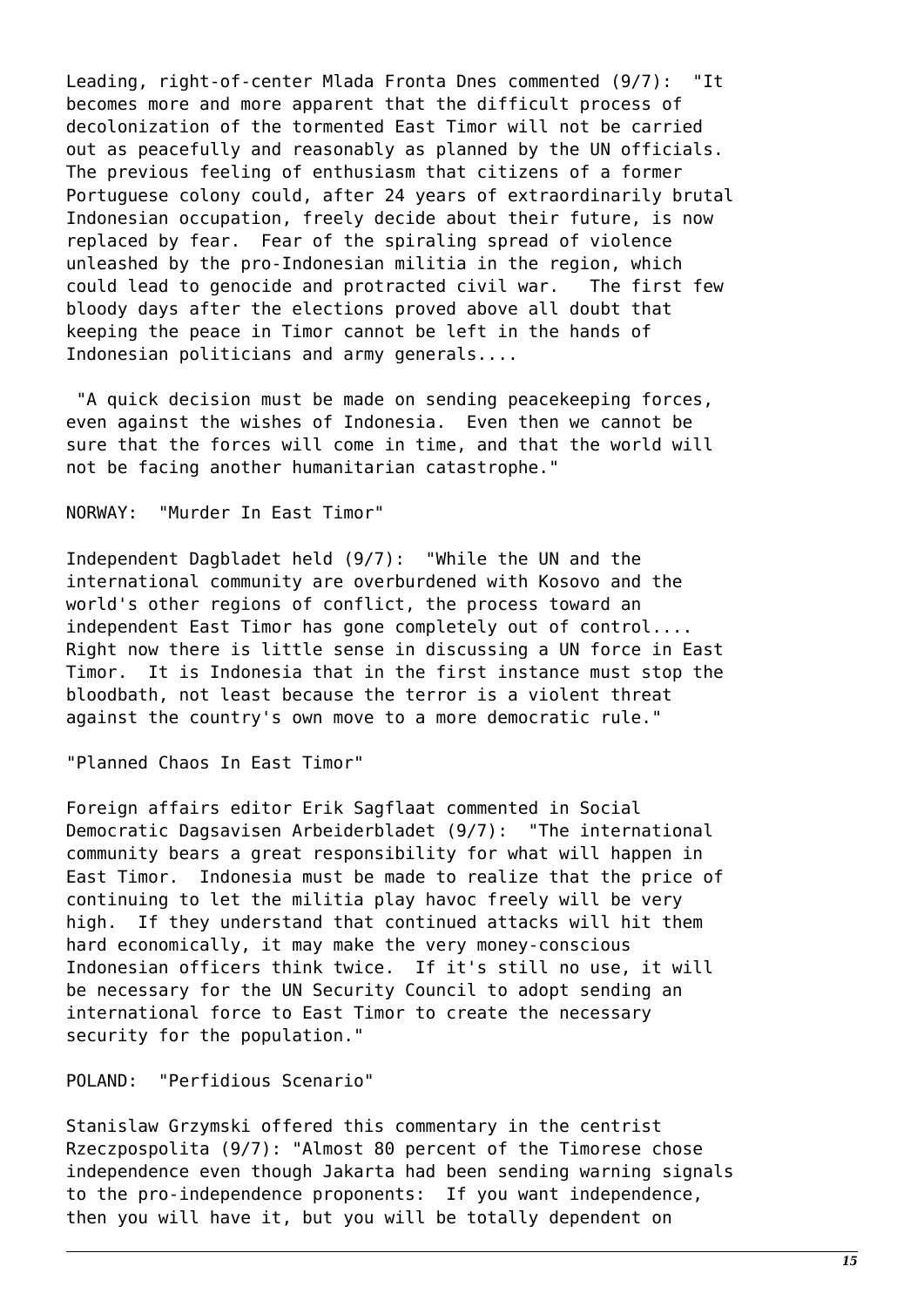yourselves, without cadres and financial means; we are washing our hands of it. Despite this, the people of Timor gave a firm response: yes to independence, no to autonomy. But then another scenario was triggered, one that is perfidious and cruel. After the events of Bosnia and Kosovo, decision-makers in Jakarta know that the United Nations is not very efficient and that there will be no NATO intervention. Indonesia is obviously trying to keep East Timor. The loyalists representing the Muslim migrants from the overpopulated Java are to do the dirty work. The antiindependence militants, armed by the Indonesian Armed Forces, are using terror to force the native population, mostly Christians, to give in. If the United Nations does not take decisive steps and do it immediately, we may be witnessing a great tragedy."

SOUTH ASIA

INDIA: "Breaking Free"

The centrist Times of India opined (9/6): "By overwhelmingly rejecting the Indonesian government's proposals for autonomy, the people of East Timor have taken a crucial step towards independence for their homeland.... Of course, the process from now on is not going to be particularly peaceful. Armed militias with links to the Indonesian army have vowed to prevent East Timor from breaking free. Presumably, the UN will have to deepen its involvement; an international peacekeeping force will most probably have to be deployed fairly rapidly, armed with an appropriate UNSC mandate.... Indonesia is currently undergoing a democratic transition but the quality and robustness of the final outcome is as yet unknown. If it establishes a vibrant and pluralist democracy, the appeal of secessionism is bound to diminish. But if it doesn't, there is bound to be more violence and instability in the future. And more East Timors."

PAKISTAN: "The Difference Between East Timor And Kashmir"

An editorial in sensationalist, Urdu-language Ummat observed (9/7): "Very few people know that the United States and the UN took special interest in the referendum in East Timor. Why? Ninety percent of the...population of East Timor consists of Roman Catholics and the island is considered to be a poor state. This combination of poverty and the Christian religion offered a great charm to earn U.S. sympathy and interest--for the United States and other Christian countries it is attractive to have access to an independent state on the borders of the largest Islamic country of the world. It removes hurdles and opens the path for pursuing the goals of the United States' New World Order. The interest shown by the UN in East Timor has once again exposed the dual standards with which it treats the Muslim and the non-Muslim world."